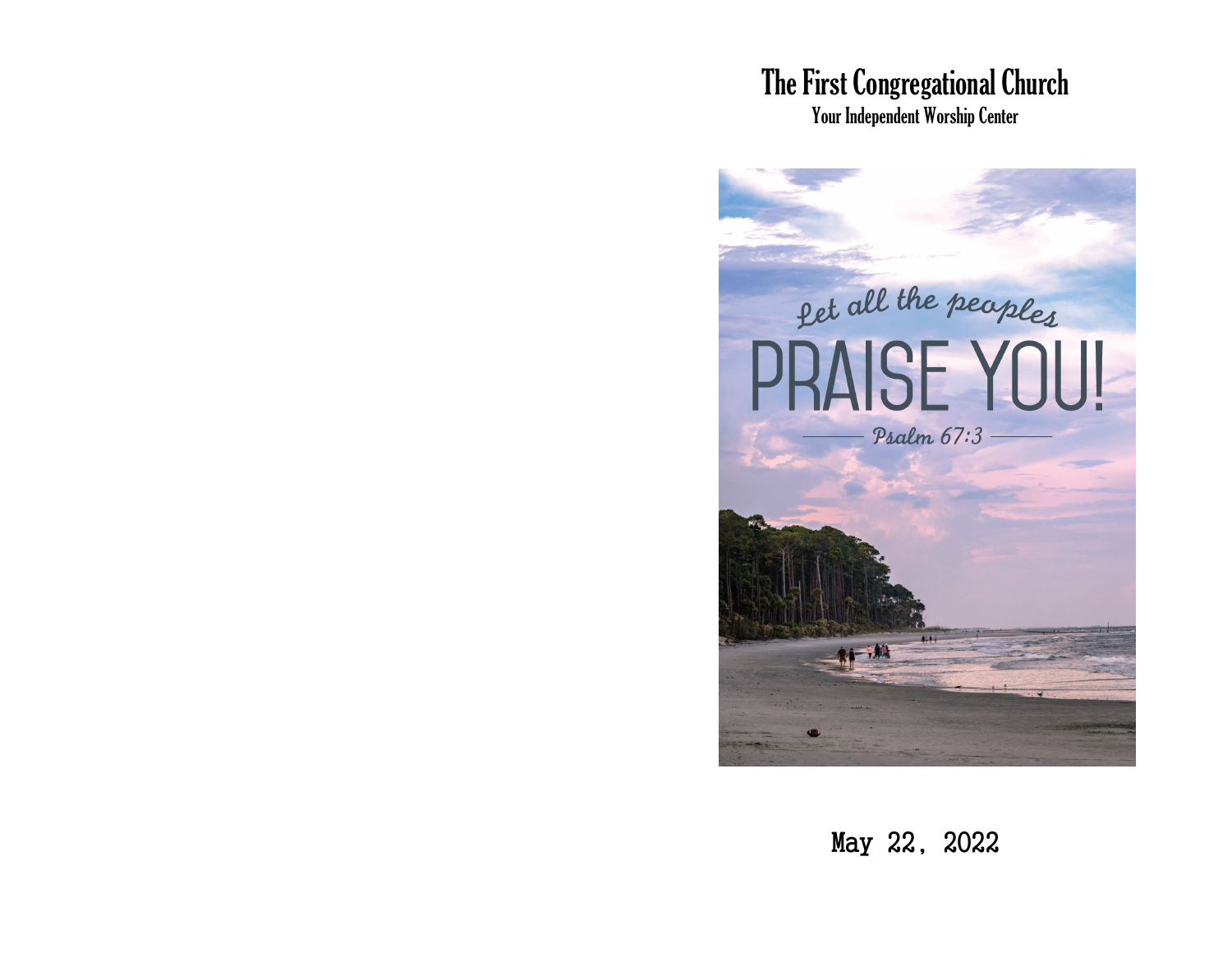#### **The Order of Worship**

\*please stand, if you are able

**Prelude**: Karen Roggatz

#### **Welcome and Announcements:**

### **Call to Worship - Psalm 67**

Pastor: May God be gracious to us and bless us and make his face to shine upon us, that your way may be known upon earth your saving power among all nations. *All: Let the peoples praise you, O God; let all the peoples praise you.* Pastor: Let the nations be glad and sing for joy, for you judge the peoples with equity and guide the nations upon earth. *All: Let the peoples praise you, O God; let all the peoples praise you*. Pastor: The earth has yielded its increase; God, our God, has blessed us. *All: May God continue to bless us; let all the ends of the earth revere him.*

### **Opening Prayer**

**\*Opening Hymn -** "Ye Servants of God" - **Blue Hymnal #38**

# **Prayer of Confession**

Pastor: Almighty God, you have raised Jesus from the grave and crowned him Lord of all. We confess that we have not bowed before him or acknowledged his rule in our lives. We have gone along with the way of the world and failed to give him glory. Forgive us and raise us from sin, that we may be your faithful people, obeying the commands of our Lord Jesus Christ, who rules the world and is head of the church, his body. *All: Amen*.

### **Assurance of Pardon**

Pastor: Hear the good news! When you were dead in trespasses, God made you alive together with him, when he forgave us all our trespasses, erasing the record that stood against us with its legal demands. He set this aside, nailing it to the cross.

He disarmed the rulers and authorities and made a public example of them, triumphing over them in it. *All: Thanks be to God.*

# **\*Response -** Gloria Patri

Glory be to the Father, and to the Son, and to the Holy Ghost, As it was in the beginning, is now and ever shall be, world without end. Amen, Amen.

**Scripture**: John 14:23-29, Revelation 21:10, Revelation 22:5 - Gary Hooker

**Message:** *"If Anyone Loves Me" - Pastor Luke Schmalz*

**\*Hymn** - "All for Jesus" - **Blue Hymnal #588**

**Moments of Praise & Prayer Requests**

# **Prayers of the Congregation**

# **The Lord's Prayer** -

Our Father, who art in heaven, hallowed by thy name. Thy kingdom come, Thy will be done, on earth as it is in heaven. Give us this day our daily bread. And forgive us our debts, as we forgive our debtors. And lead us not into temptation, but deliver us from evil. For thine is the kingdom, and the power, and the glory forever. Amen

# \***Doxology** *(As the offering is brought forward)*

Praise God from whom all blessings flow; Praise Him, all creatures here below; Praise Him above, ye heavenly hosts Praise Father, Son, and Holy Ghost. Amen.

# **\*Prayer of Dedication**

**\*Closing Hymn** - "Because He Lives" **- Blue Hymnal #358** (vs 1 & 3)

## \***Benediction**

Pastor: Go forth in joy to love and serve God in all that you do. *All: We are sent in the name of the risen Christ.* Pastor: Let us bless our Lord. *All: Thanks be to God. Alleluia!* Pastor: May the God of peace, who raised to life the great shepherd of the sheep, make us ready to do his will be every good thing, through Jesus Christ, to whom be glory forever and ever. *All: Alleluia! Amen.* **\*Pastor**: The Peace of Christ be with you. *Congregation: And also with you. \****Postlude:** Karen Roggatz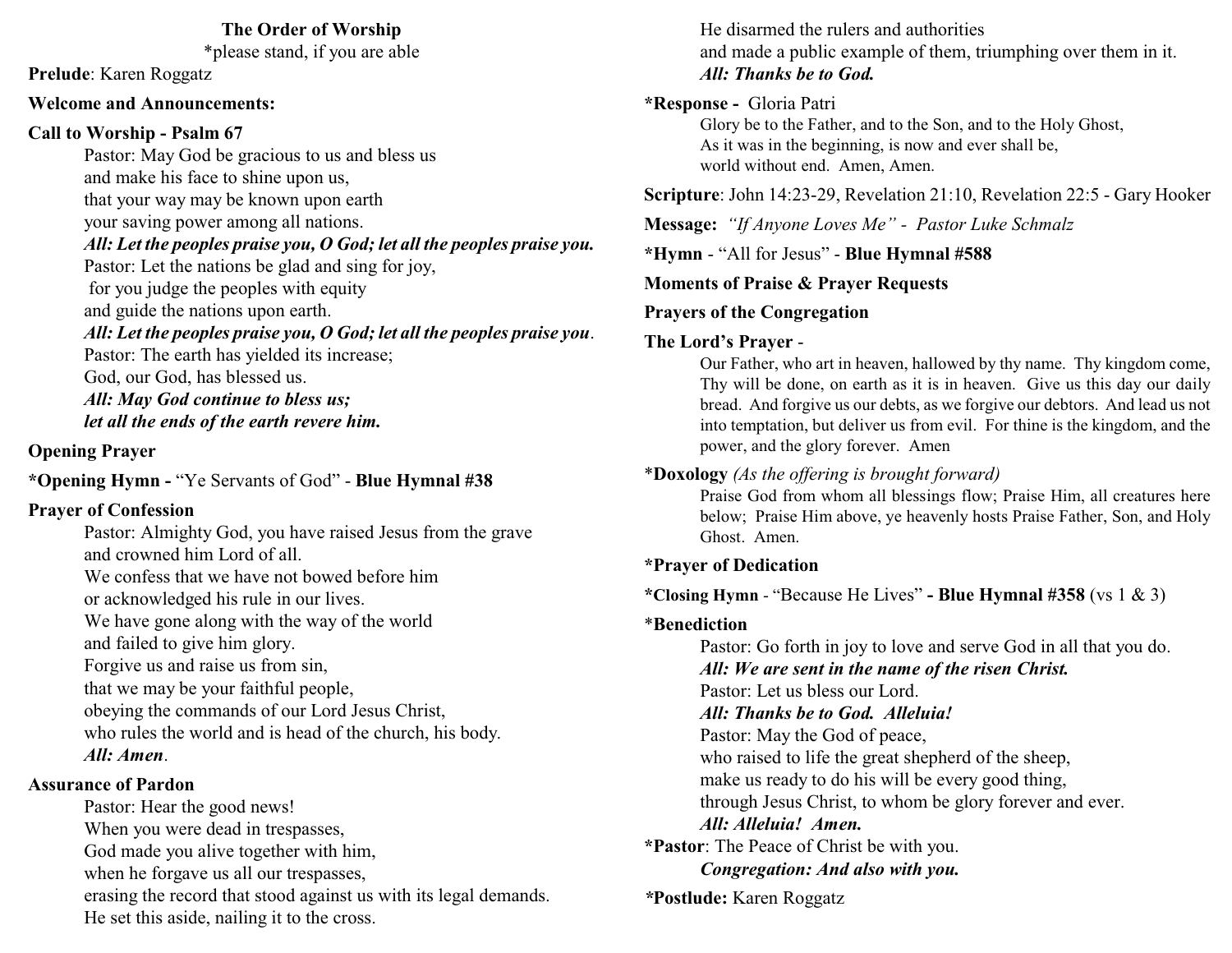#### **Greeting us today**: Barb Veldman

*Next Sunday*: No Church here

#### *Happy Birthday to ~*

Brian Stroschin (23), Ted Clark, Lou Deleguardia (24), Duane VanDuzen (26)

#### *Happy Anniversary to ~*

Brad & Stacey Church (25)

*The flowers on the altar are given in honor of Duane VanDuzen's 94th birthday.* 

#### *Prayer Requests ~*

#### *Our shut-ins:*

JoAnn DeKleva, Yvonne Lee, Jean Morse, Siria Pinnick, Bill & Millie Sherman

#### *Health Concerns:*

Marj Salata - suffered a stroke this week. Jeannie & Ted Caris' niece, Heidi suffered a stroke this week.

### *This Week's Calendar*

#### **Sunday, May 22**

| $\omega$ unuu ya Iviu ya 22 |                                             |  |  |
|-----------------------------|---------------------------------------------|--|--|
| $10:00$ a.m.                | Worship                                     |  |  |
| <b>Monday, May 23</b>       |                                             |  |  |
| $9:30$ a.m.                 | Men's Coffee Time - Fellowship Hall         |  |  |
| $10:00$ a.m.                | Woodshop Open                               |  |  |
| $6:30$ p.m.                 | Executive Council - Library                 |  |  |
|                             | Tuesday, May 24 - Church Office Closed      |  |  |
| <b>Wednesday, May 25</b>    |                                             |  |  |
| $9:30$ a.m.                 | Men's Coffee Time - Fellowship Hall         |  |  |
| $10:00$ a.m.                | Woodshop Open                               |  |  |
|                             | Thursday, May 26 - Church Office Closed     |  |  |
| $10:00$ a.m.                | Christmas Crafters - Fellowship Hall        |  |  |
| Friday, May 27              |                                             |  |  |
| $9:30$ a.m.                 | Men's Coffee Time - Fellowship Hall         |  |  |
| 10:00 a.m.                  | Woodshop Open                               |  |  |
| Saturday, May 28            |                                             |  |  |
| Sunday, May 29              |                                             |  |  |
| 10:00 a.m.                  | Combined Worship at Veterans' Memorial Park |  |  |
|                             | (No worship here!)                          |  |  |
|                             |                                             |  |  |

#### *Our Church News*

**Welcome to worship!** We are grateful for your presence - whether you are a visitor or a member we are thankful to be worshiping together. Following worship you are invited to Fellowship Hall for refreshments.

**Today's service will be** available at our website - [www.fremontfcc.org](http://www.fremontfcc.org) and also on Facebook. And now it is also available in a third location YouTube. Our "channel" can be found at First Congregational Church of Fremont MI. Be sure and check out one of our three locations.

**Offering plates are located** in the Narthex at this time, we will not be passing them. An usher will bring your offerings to the Chancel for the Pastor to place on the altar.

**The Altar Flower calendar is once again** located on the bulletin board in Fellowship Hall. The Coffee Hosts calendar is located on the counter of the kitchen.



NEXT Sunday, May 29 (Memorial Day weekend), our church will be participating in a combined outdoor worship at Veterans' Park beginning at 10:00 a.m. We are looking forward to worshiping together with our brothers and sisters in Christ. Golf carts will be available for those needing assistance entering the park from their parking location. A Kids Korner will be available for kids ages 4-10. Fellowship is encouraged following worship and will include refreshments and kids' activities. For those unable to attend in person, the service will be livestreamed at

[www.facebook.com/FirstCRCFremont.](http://www.facebook.com/FirstCRCFremont.)

**Help is needed for the Combined Worship** - set up, take down, park cleanup, Kids' Korner. A sign up sheet in located in Fellowship Hall or talk to Pastor Luke.